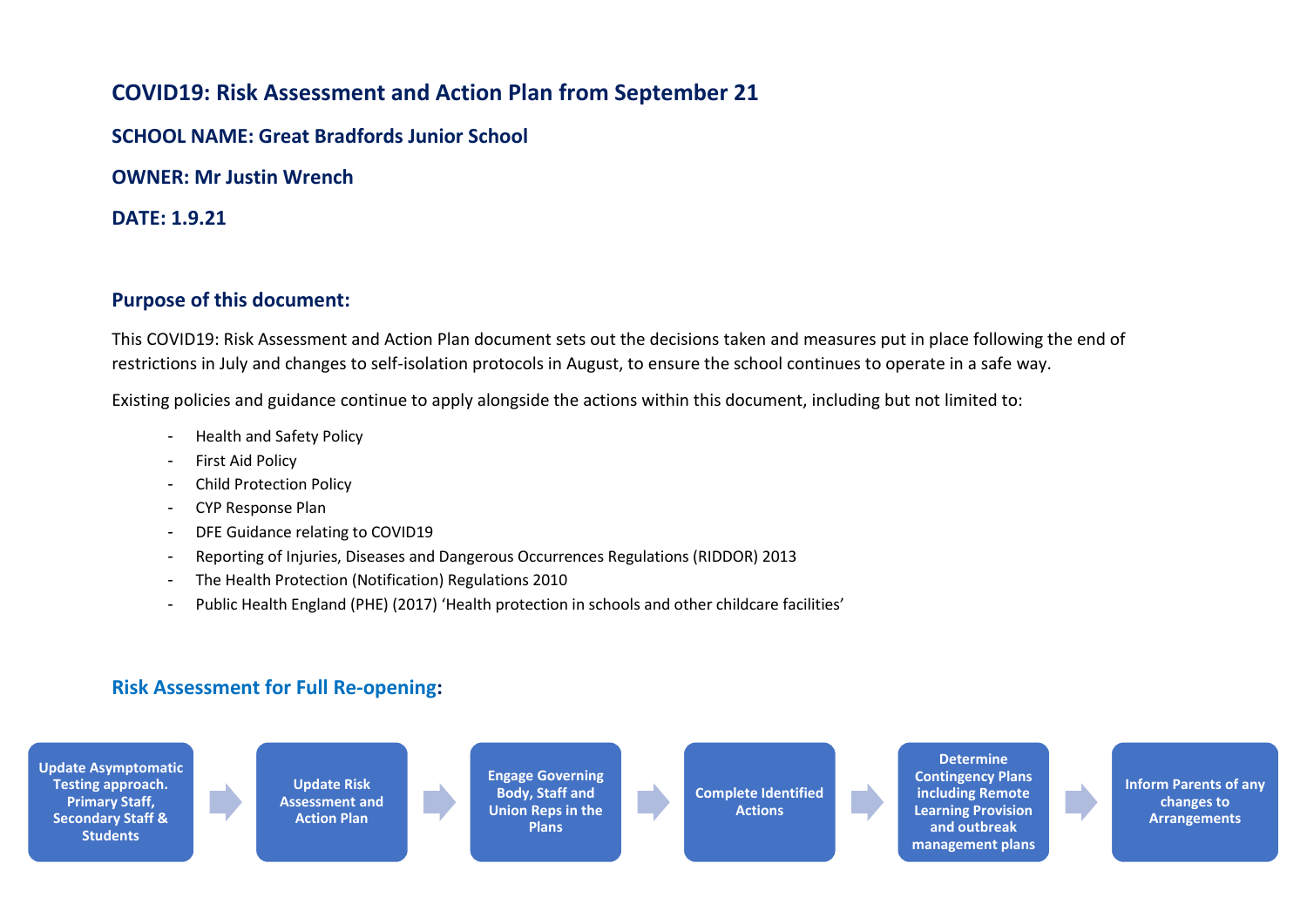## **Risk Assessment/ Action Plan Sections:**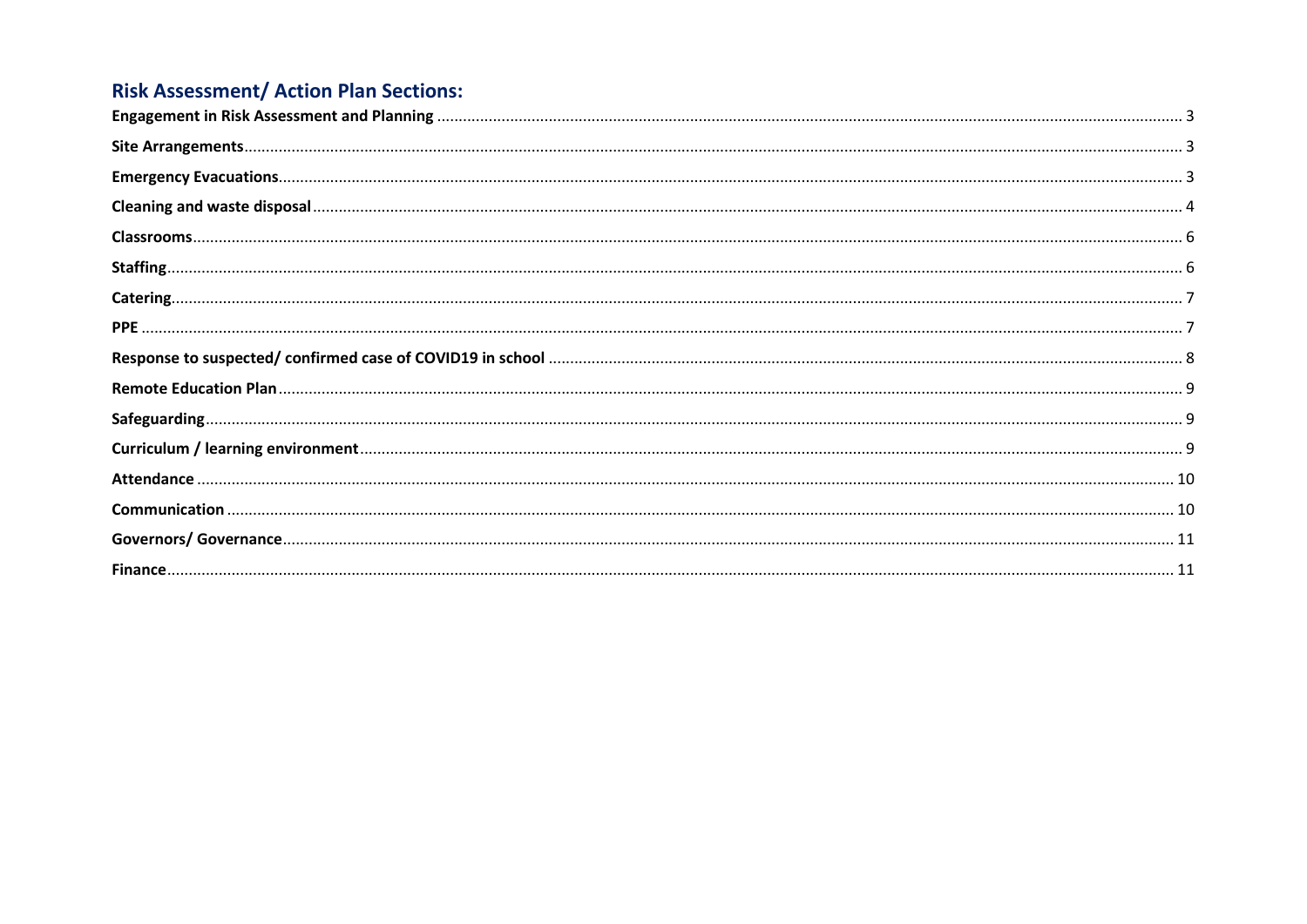**The below table has been updated to remove any control measures which are no longer required by the DFE guidance following the ending of restrictions in July and changes to self-isolation protocols from August. Examples have been amended (***in blue***) to align to the latest practices.**

<span id="page-2-2"></span><span id="page-2-1"></span><span id="page-2-0"></span>

| <b>Theme</b>                                                   | <b>Control Measures</b>                                                                                                                           | <b>Risk to Implementation</b>                                                                | <b>Risk Level</b><br><b>Pre-Action</b> | <b>Action Required /</b><br><b>Decision Made</b>                    | <b>Action Completed</b><br>Date | <b>Risk Level</b><br><b>Post-Action</b> |
|----------------------------------------------------------------|---------------------------------------------------------------------------------------------------------------------------------------------------|----------------------------------------------------------------------------------------------|----------------------------------------|---------------------------------------------------------------------|---------------------------------|-----------------------------------------|
| <b>Engagement in</b><br><b>Risk Assessment</b><br>and Planning | Risk assessment process fully engages<br>staff, governing body and union<br>representatives.                                                      |                                                                                              | H                                      |                                                                     | <b>Ongoing action</b>           |                                         |
| <b>Site</b>                                                    | Consideration given to premises<br>lettings and approach in place.                                                                                | Risk assessment for any<br>lettings reviewed to<br>ensure they are aligned<br>with guidance. | M                                      | RA in place for Karate to<br>start on Friday WB:<br>6.9.21          | 1.9.21                          |                                         |
| <b>Arrangements</b>                                            | Consideration given to the<br>arrangements for any deliveries.                                                                                    |                                                                                              | M                                      | Kitchen direct to kitchen<br>All other deliveries via<br>reception  | Reviewed 1.9.21                 |                                         |
|                                                                | Evacuation routes are confirmed, and<br>signage accurately reflects these.                                                                        | <b>Evacuation routes have</b><br>been updated following<br>ending of bubbles.                | H                                      |                                                                     | All Reviewed 1.9.21             |                                         |
| <b>Emergency</b><br><b>Evacuations</b>                         | Consideration given to PEEP - buddies<br>are assigned or reassigned according<br>to available persons.                                            |                                                                                              |                                        | Some children have<br>PEEPs in place due to<br>their level of need. |                                 |                                         |
|                                                                | Arrangements in place to support<br>individuals with reduced mobility<br>including cover arrangements in the<br>case of reduced numbers of staff. |                                                                                              |                                        |                                                                     |                                 |                                         |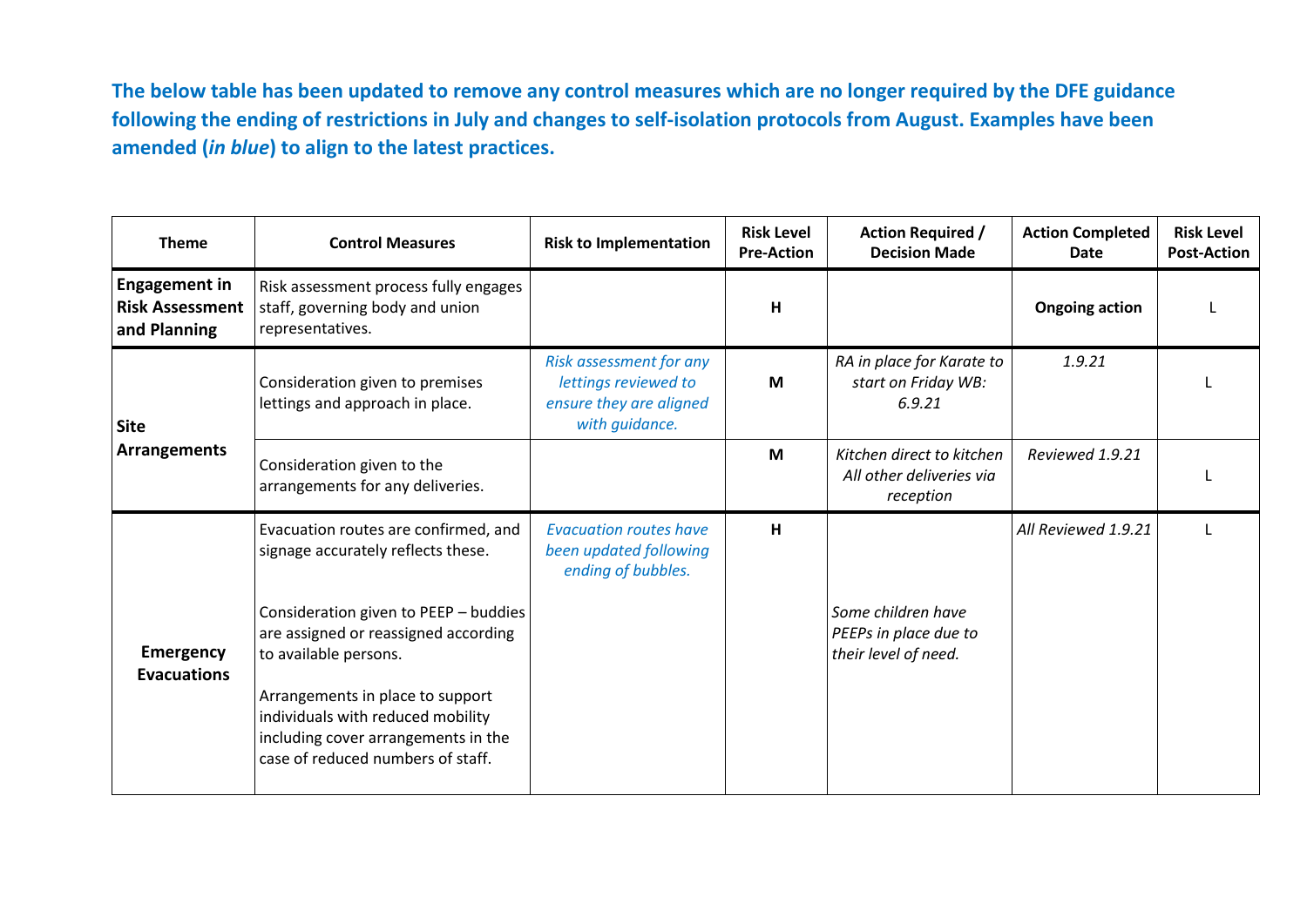<span id="page-3-0"></span>

| <b>Cleaning and</b><br>waste disposal | Enhanced cleaning regime is in place<br>in line with COVID19: Cleaning in non<br>healthcare settings guidance. | <b>Enhanced cleaning</b><br>remains a necessary<br>control measure. |              | <b>Enhanced cleaning</b><br>schedule implemented<br>throughout the site,<br>ensuring that contact<br>points, worksurfaces,<br>door handles, taps etc.<br>are all thoroughly<br>cleaned and disinfected<br>regularly.<br>Hand towels and<br>handwash are to be<br>checked and replaced as<br>needed by (insert name<br>or job titles) and<br>cleaning staff<br><b>Enhanced cleaning</b><br>regime for toilet facilities<br>particularly door<br>handles, locks and toilet<br>flush. |                 |  |
|---------------------------------------|----------------------------------------------------------------------------------------------------------------|---------------------------------------------------------------------|--------------|------------------------------------------------------------------------------------------------------------------------------------------------------------------------------------------------------------------------------------------------------------------------------------------------------------------------------------------------------------------------------------------------------------------------------------------------------------------------------------|-----------------|--|
|                                       | Cleaning staff capacity is adequate to<br>enable enhanced cleaning regime.                                     | Staff illness                                                       | $\mathcal M$ | ZS appointed. When<br>number low in<br>Wraparound care BP<br>adds additional capacity.                                                                                                                                                                                                                                                                                                                                                                                             | Reviewed 1.9.21 |  |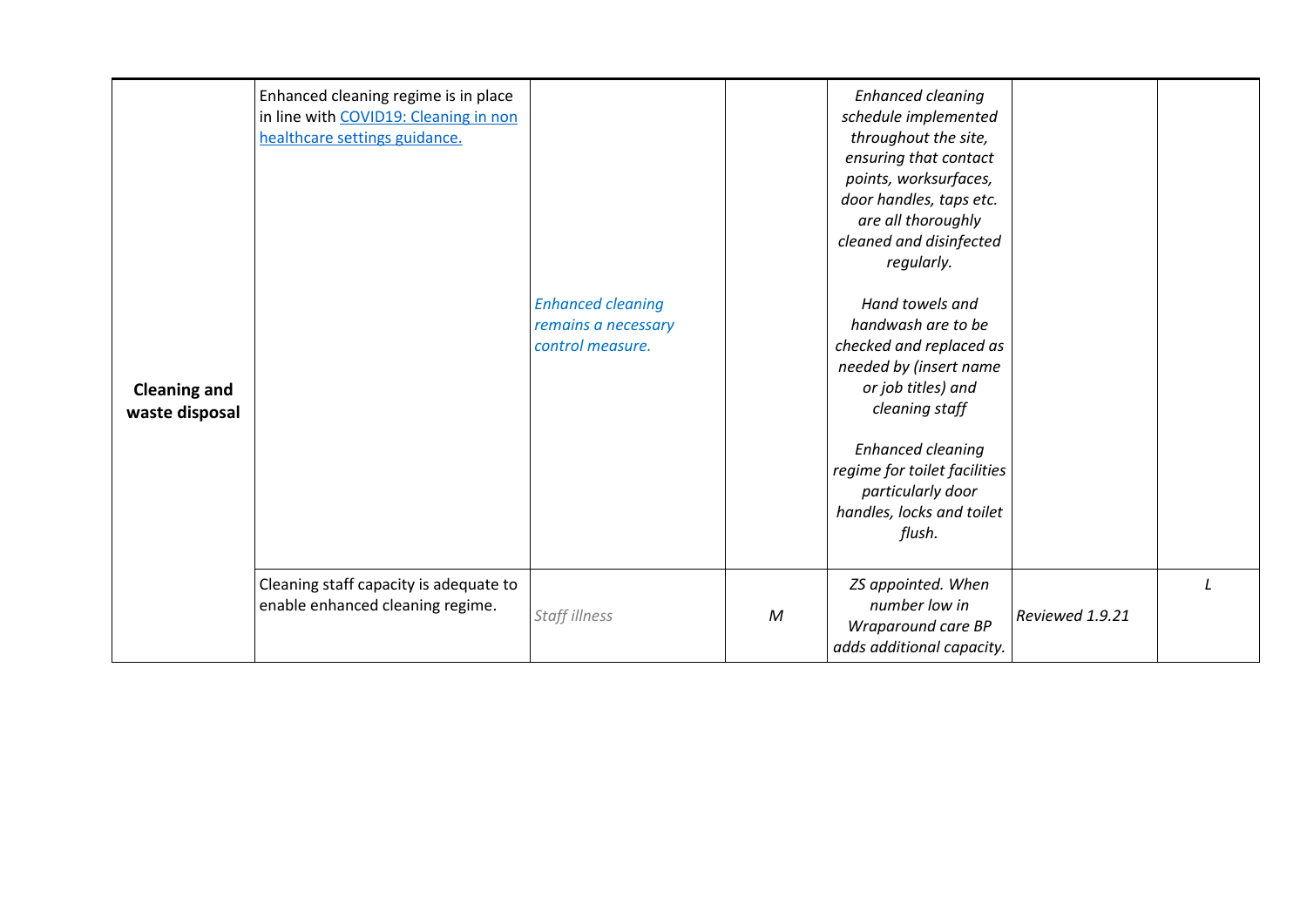| Adequate cleaning supplies and<br>facilities around the school are in<br>place.<br>Arrangements for longer-term<br>continual supplies are also in place. | No hand sanitiser for<br>visitors to reception.<br>Classrooms do not have<br>tissues.<br>Low supply of soap. | $\mathcal M$ | Hand sanitiser available<br>at the school entrance<br>and corridors<br><b>Bins in classrooms</b><br>Disposable tissues in<br>each classroom to<br>implement the 'catch it,<br>bin it, kill it' approach<br>Stock check and ordering<br>schedule reviewed and<br>order made. |                 |               |
|----------------------------------------------------------------------------------------------------------------------------------------------------------|--------------------------------------------------------------------------------------------------------------|--------------|-----------------------------------------------------------------------------------------------------------------------------------------------------------------------------------------------------------------------------------------------------------------------------|-----------------|---------------|
| Waste disposal process in place for<br>potentially contaminated waste.                                                                                   | Testing waste is no longer<br>considered hazardous and<br>can be disposed of in the<br>usual waste.          | H            | Waste collections made<br>when the minimum<br>number of persons are<br>on site (i.e. after normal<br>opening hours).<br>Hazardous waste<br>collection organised.                                                                                                            | Reviewed 1.9.21 | $\mathcal{L}$ |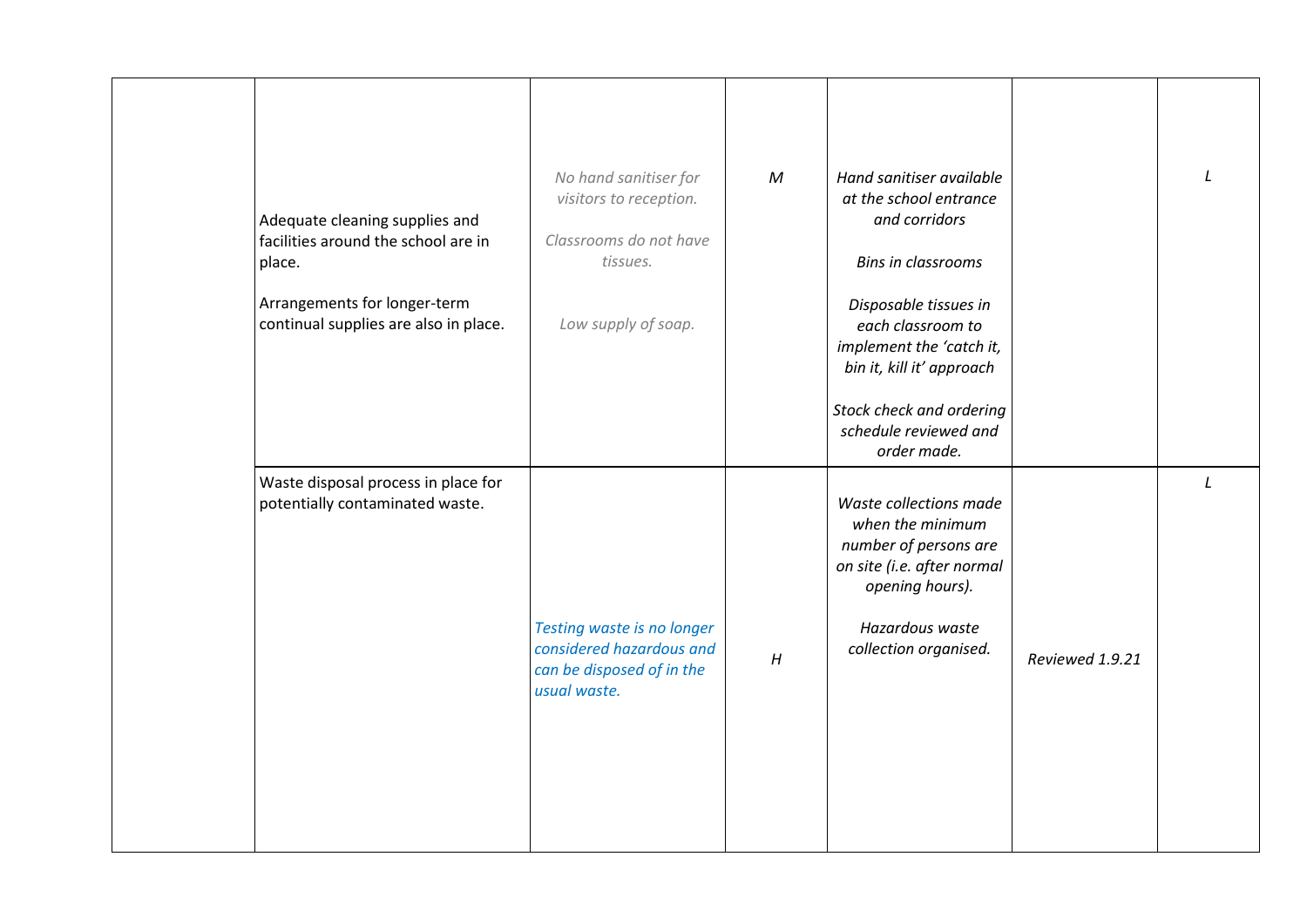<span id="page-5-1"></span><span id="page-5-0"></span>

| <b>Classrooms</b> | Classrooms have appropriate<br>ventilation arrangements.                                                                                                                                                                                                                                                         | Windows open before and<br>after lessons, and during<br>lessons when<br>temperatures allow.<br><b>Mechanical ventilation</b><br>system adjusted<br>appropriately to 'full fresh<br>air' or 'single room only'. | H | All windows and<br>classroom doors are able<br>to be opened.                                   | Reviewed 1.9.21                                  | м |
|-------------------|------------------------------------------------------------------------------------------------------------------------------------------------------------------------------------------------------------------------------------------------------------------------------------------------------------------|----------------------------------------------------------------------------------------------------------------------------------------------------------------------------------------------------------------|---|------------------------------------------------------------------------------------------------|--------------------------------------------------|---|
|                   | Approach to staff absence reporting<br>and recording in place. All staff aware.                                                                                                                                                                                                                                  |                                                                                                                                                                                                                |   | System in place.                                                                               | Reviewed and<br>updated with new<br>staff 1.9.21 |   |
| <b>Staffing</b>   | Risk assessments in place for those<br>staff who are clinically extremely<br>vulnerable, and appropriate<br>arrangements for mitigating risk are<br>identified.<br>Communication arrangements are in<br>place with those staff and their role in<br>continuing to support the working of<br>the school is clear. | Shielding is no longer in<br>place. Clinically extremely<br>vulnerable staff and/or<br>students have risk<br>assessments which<br>identify any specific<br>adjustments to allow them<br>to attend on site.     |   | RA in place for clinically<br>vulnerable staff                                                 | RA ongoing for 2<br>staff                        |   |
|                   | Staffing roles and responsibilities with<br>regards to the contingency remote<br>provision alongside in-school<br>provision agreed and communicated.                                                                                                                                                             | Staff are aware of their<br>role in the continued<br>contingency plans<br>regarding remote<br>education, should the plan<br>be enacted.                                                                        |   | Remote plan in place.                                                                          | Reviewed 1.9.21                                  |   |
|                   | Approach to support wellbeing,<br>mental health and resilience in place,<br>including bereavement support.                                                                                                                                                                                                       |                                                                                                                                                                                                                |   | Staff are aware of<br>available support and<br>advice for schools and<br>pupils available from | Reviewed 1.9.21                                  |   |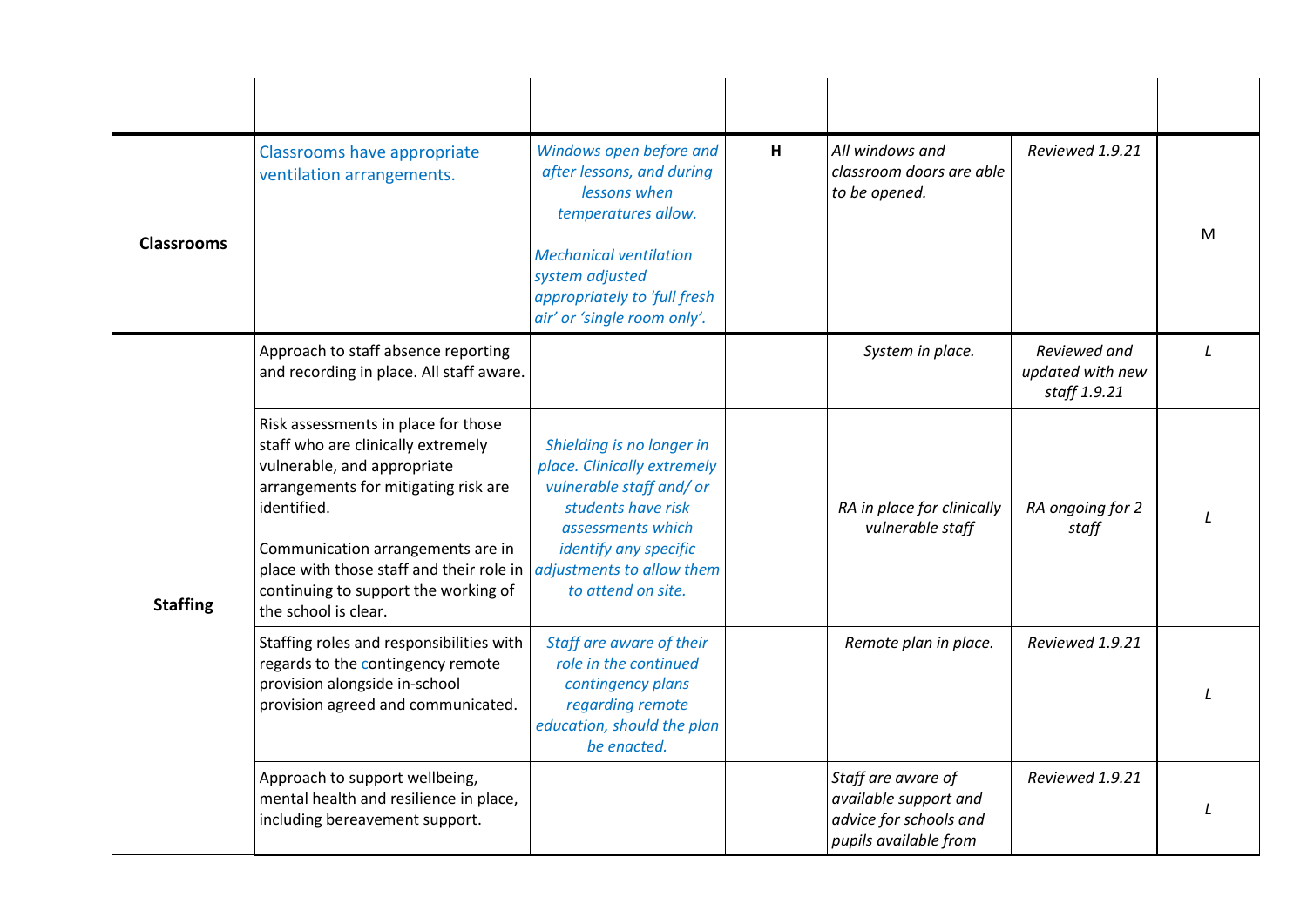<span id="page-6-1"></span><span id="page-6-0"></span>

|                 | How staff are supported to follow this<br>within their own situations and that<br>of pupils and colleagues is clear.                                                                                                                                       |                                                                                                                                    | ECC, including the<br><b>Educational Psychology</b><br>service<br>https://schools.essex.gov.u<br>k/admin/COVID-<br>19/Pages/default.aspx<br>All staff undertook<br>mental health awareness<br>training and we now<br>have 6 Mental Health<br>First Aiders. |                  |  |
|-----------------|------------------------------------------------------------------------------------------------------------------------------------------------------------------------------------------------------------------------------------------------------------|------------------------------------------------------------------------------------------------------------------------------------|------------------------------------------------------------------------------------------------------------------------------------------------------------------------------------------------------------------------------------------------------------|------------------|--|
|                 | Arrangements for accessing testing<br>are in place. Staff are clear on how<br>and when to access a test.                                                                                                                                                   |                                                                                                                                    | Plan in place - collection via<br>AD in the school office.                                                                                                                                                                                                 | Continued 1.9.21 |  |
|                 | Arrangements in place for any<br>visitors/ contractors on site, protocols<br>and expectations shared.<br>NB: Their employer may require them to<br>wear PPE. This should be documented as<br>part of the risk assessment carried out by<br>the Contractor. |                                                                                                                                    | Check with the<br>contractor any<br>requirements their<br>employer has specified<br>before visit. Share<br>school protocols.                                                                                                                               | Reviewed 1.9.21  |  |
| <b>Catering</b> | Arrangements for the continued<br>provision of FSMs for eligible children<br>not attending school due to self-<br>isolation are in place.                                                                                                                  | Only applicable for under<br>18s who have tested<br>positive for COVID19 and<br>required to isolate, who<br>are eligible for FSMs. | Collection available in<br>place.                                                                                                                                                                                                                          | Reviewed 1.9.21  |  |
| <b>PPE</b>      | PPE requirements understood and<br>appropriate supplies in place.                                                                                                                                                                                          | Some PPE required for<br>onsite testing and any<br>specific arrangements i.e.<br>AGPs.                                             | Reviewed and updated.<br>Face covering optional.<br>Masks optional.                                                                                                                                                                                        | Reviewed 1.9.21  |  |
|                 | Approach to confirmed COVID19<br>cases in place: during school day                                                                                                                                                                                         | If a pupil or student begins<br>to display symptoms of                                                                             |                                                                                                                                                                                                                                                            | Reviewed 1.9.21  |  |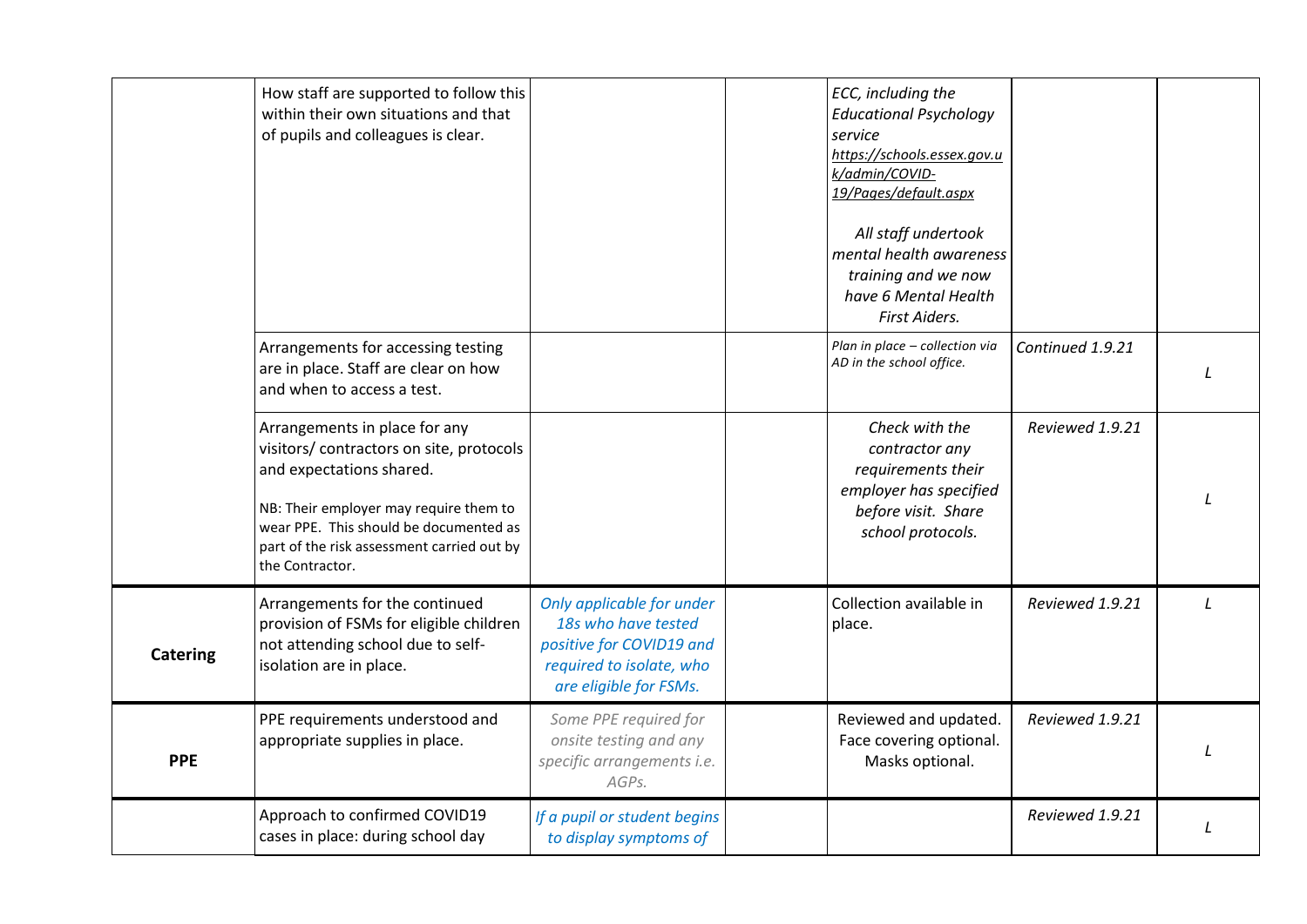<span id="page-7-0"></span>

| <b>Response to</b><br>suspected/<br>confirmed case<br>of COVID19 in<br>school | Which staff member/s should<br>$\bullet$<br>be informed/ take action<br>Area established to be used if<br>an individual is displaying<br>symptoms during the school<br>day and needs to be isolated<br>Cleaning procedure in place<br>$\bullet$<br>Arrangements for informing<br>parent community in place | COVID19 during the day,<br>they are isolated and<br>parent is called<br>immediately. They wait to<br>be collected in the medical<br>room, overseen by Mrs<br><b>Hart or Mrs Banks.</b><br>Any staff member who<br>begins to display<br>symptoms of COVID19<br>during the day,<br>immediately informs Justin<br>Wrench and leaves the site<br>as soon as possible.<br>Individuals are given a PCR<br>from school stock or asked<br>to seek a PCR test as soon<br>as possible.<br>Close contacts are<br>identified by NHS test and<br>trace if the individual has<br>confirmed case. |                                        |                  |  |
|-------------------------------------------------------------------------------|------------------------------------------------------------------------------------------------------------------------------------------------------------------------------------------------------------------------------------------------------------------------------------------------------------|------------------------------------------------------------------------------------------------------------------------------------------------------------------------------------------------------------------------------------------------------------------------------------------------------------------------------------------------------------------------------------------------------------------------------------------------------------------------------------------------------------------------------------------------------------------------------------|----------------------------------------|------------------|--|
|                                                                               | Approach to confirmed COVID19<br>cases in place: outside of school hours<br>Cleaning procedure in place<br>$\bullet$<br>Arrangements for informing<br>parent community in place                                                                                                                            | Close contacts are now<br>identified by NHS test and<br>trace following a<br>confirmed case.<br>Those who have been<br>double vaccinated or<br>under 18 do not need to<br>isolate but asked to take a<br><b>PCR</b> instead.                                                                                                                                                                                                                                                                                                                                                       | New flow chart and<br>letter in place. | Reviewed 20.9.21 |  |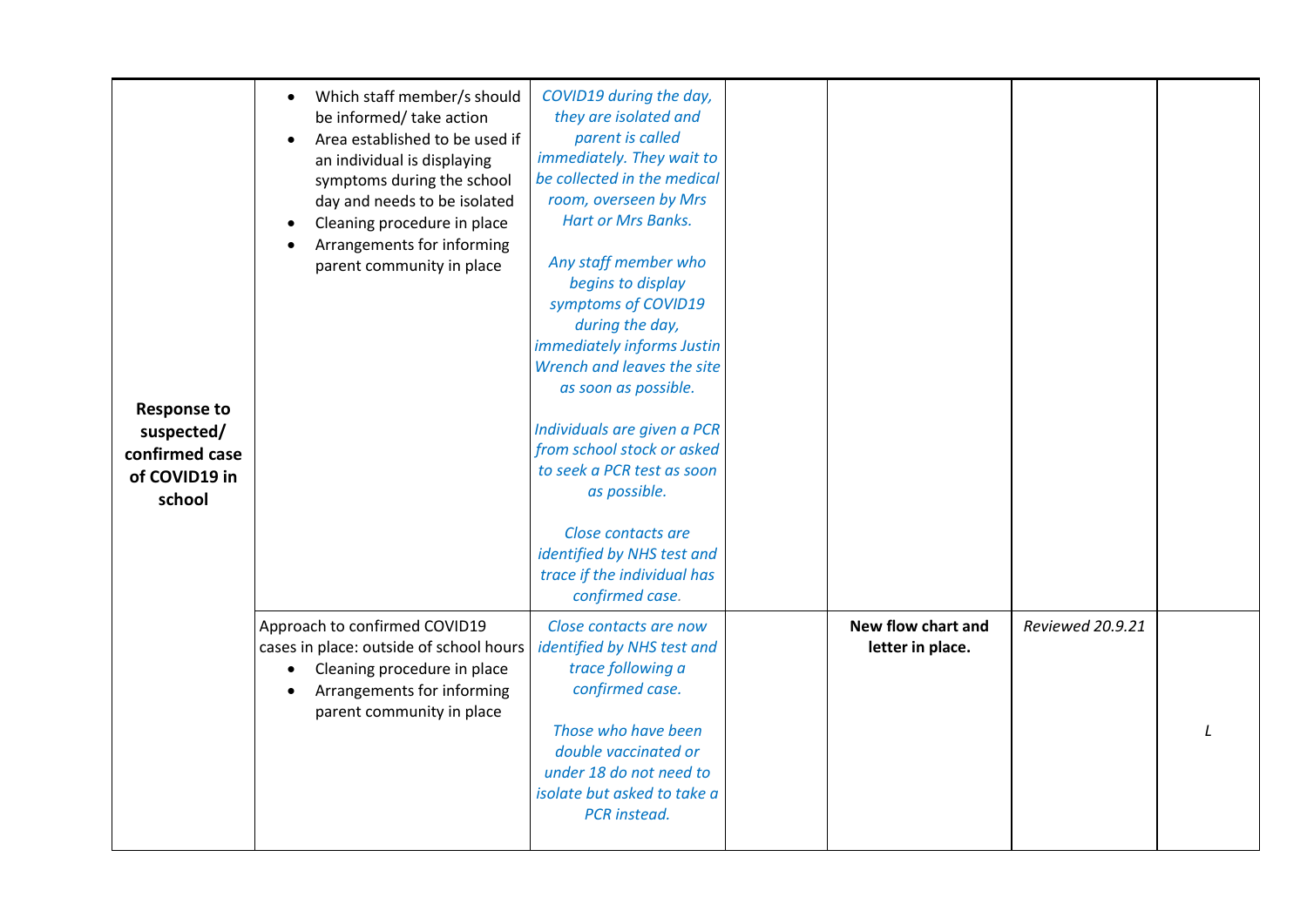<span id="page-8-2"></span><span id="page-8-1"></span><span id="page-8-0"></span>

|                         |                                                                                                                                                                                     | Can contact Essex Test and<br>Trace team for advice. |                                                                                                                                 |                                               |               |
|-------------------------|-------------------------------------------------------------------------------------------------------------------------------------------------------------------------------------|------------------------------------------------------|---------------------------------------------------------------------------------------------------------------------------------|-----------------------------------------------|---------------|
| Remote                  | Contingency plan for remote learning<br>developed should self-isolation or<br>restricted attendance be required.                                                                    |                                                      | All in Place, MS teams in<br>place for all children.                                                                            | Reviewed 1.9.21                               |               |
| <b>Education Plan</b>   | Technology support in place. DFE<br>laptop allocation ordered, for<br>contingency purposes.                                                                                         |                                                      | All in place 180<br>Chromebooks in school.                                                                                      | Reviewed 1.9.21                               | $\mathcal{L}$ |
|                         | Staff are prepared for supporting<br>wellbeing of pupils and receiving any<br>potential disclosures.                                                                                |                                                      | Staff refresher training<br>session on processes and<br>procedures and the<br>revised wellbeing<br>material.<br>CPOMS launched. | Reviewed 1.9.21                               | $\perp$       |
| <b>Safeguarding</b>     | Updated Child Protection Policy in<br>place.                                                                                                                                        |                                                      | Adopted most recent<br><b>Child Protection Policy</b>                                                                           | Reviewed 1.9.21<br>Adopted 21.9.21 by<br>FGB. | L             |
|                         | Where appropriate, work with other<br>agencies, such as social care, has been<br>undertaken to support vulnerable CYP<br>and families to complete risk<br>assessments and planning. |                                                      |                                                                                                                                 | Reviewed 1.9.21                               |               |
|                         | Where physical contact is required in<br>the context of managing behaviour.                                                                                                         |                                                      | <b>Seeking training from</b><br><b>Step UP</b>                                                                                  | Autumn Term                                   | $\mathcal M$  |
| Curriculum /            | Current learning plans, revised<br>expectations and required<br>adjustments have been considered.                                                                                   |                                                      | Limited impact now on<br>current practice                                                                                       | Reviewed 1.9.21                               |               |
| learning<br>environment | Whole school approach to adapting<br>curriculum (S/M/L term), including:<br>Wellbeing curriculum<br>$\bullet$                                                                       |                                                      | All in place                                                                                                                    | Reviewed 1.9.21                               | M             |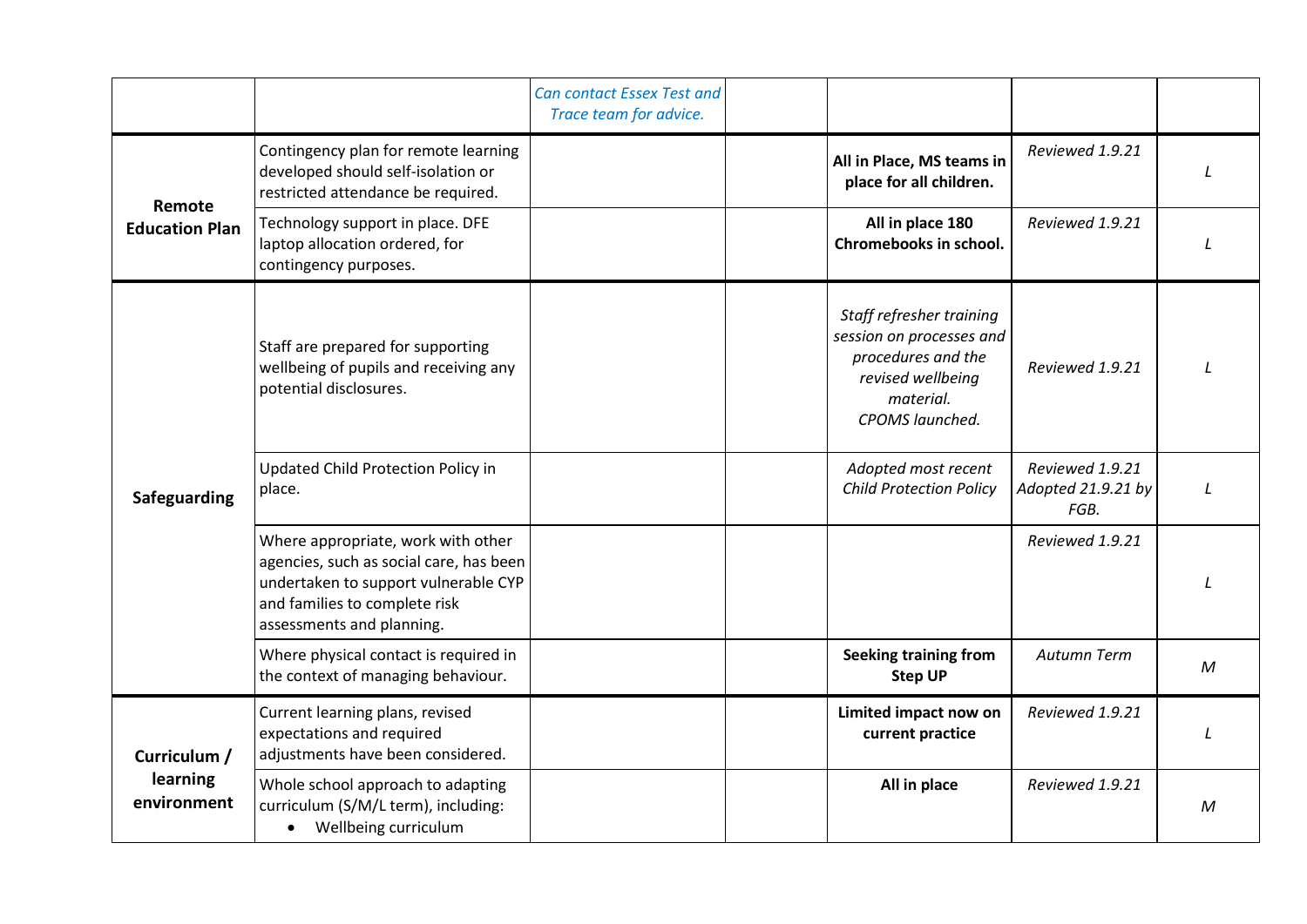<span id="page-9-1"></span><span id="page-9-0"></span>

|                   | recognising 'non-curriculum'<br>learning that is being done at<br>home<br>capturing pupil<br>achievements/ outcomes<br>utilising the DFE 'catch-up'<br>funding and programmes<br>contingency remote learning<br>plan |  |                                                                           |                                                       |  |
|-------------------|----------------------------------------------------------------------------------------------------------------------------------------------------------------------------------------------------------------------|--|---------------------------------------------------------------------------|-------------------------------------------------------|--|
|                   | Student behaviour policy reviewed<br>and amended where necessary to<br>reflect the current circumstances.                                                                                                            |  | <b>Behaviour policy</b><br>amended last year.                             | Adopted 2021                                          |  |
|                   | Arrangements for teaching pupils how<br>to keep themselves safe online are in<br>place and aligned to the contingency<br>remote learning plan.                                                                       |  | In line with PHSE and<br><b>Computing Curriculum</b>                      | Reviewed 1.9.21                                       |  |
| <b>Attendance</b> | Approach to promoting and<br>supporting attendance for all-pupils<br>determined, including those who may<br>be anxious.                                                                                              |  | Bi-weekly attendance<br>review meeting in place<br>with external officer. | Reviewed 1.9.21                                       |  |
|                   | Approach to support for parents<br>where rates of persistent absence<br>were high before closure.                                                                                                                    |  | Strategies discussed as<br>above when situation<br>arise.                 | Reviewed 1.9.21                                       |  |
| Communication     | Information shared with staff around<br>the updated plan, including returning<br>to some pre COVID arrangements and<br>some new arrangements $-$ as<br>appropriate.                                                  |  | Shared early July and<br>reminded in August.                              | Ongoing                                               |  |
|                   | <b>Updated Risk Assessment published</b><br>on website.                                                                                                                                                              |  | In place                                                                  | Updated and will<br>be uploaded<br>21.9.21 after FBG. |  |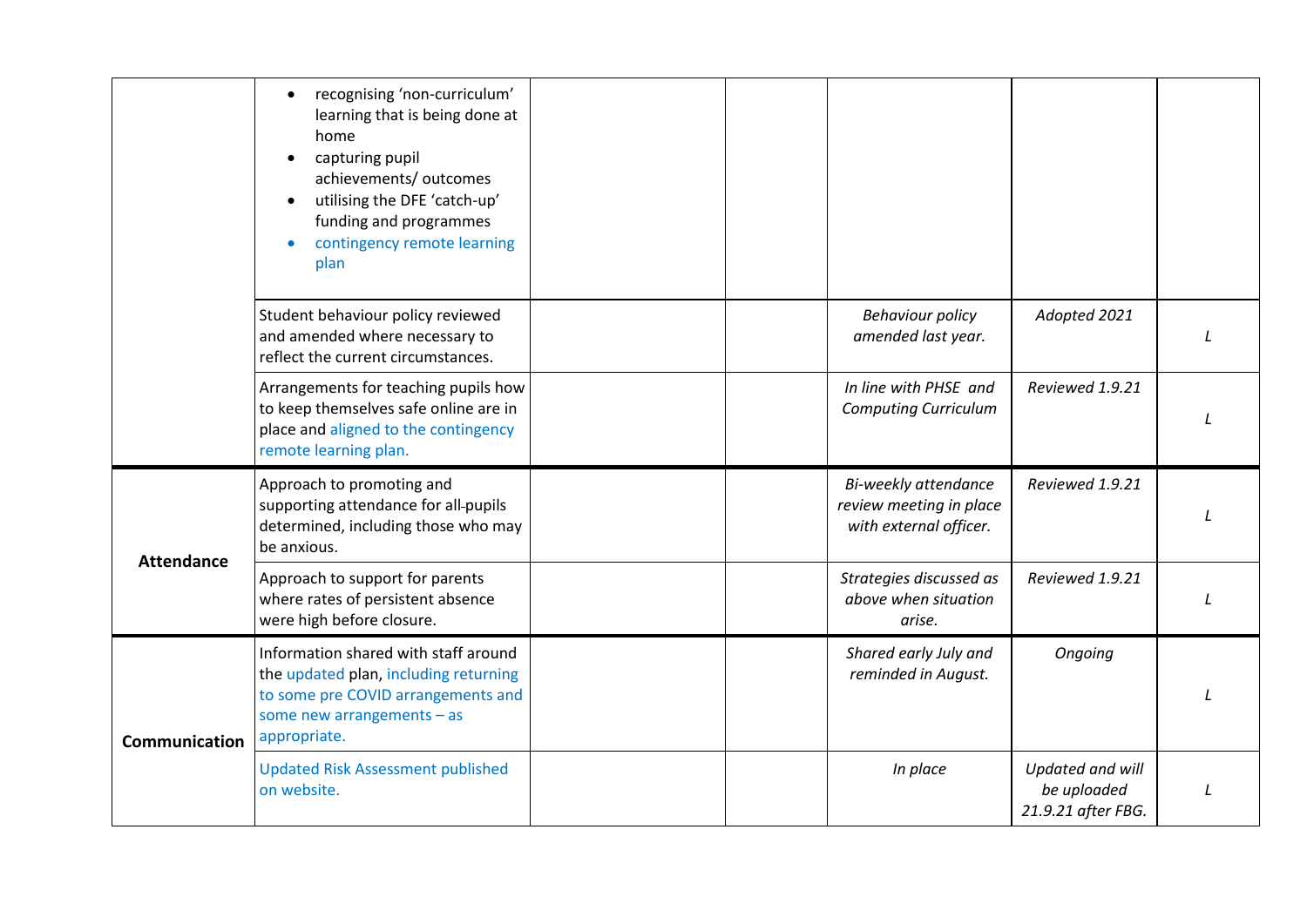<span id="page-10-1"></span><span id="page-10-0"></span>

|                | Communications with parents on the:<br>Revised plans, any control<br>$\bullet$<br>measures that remain in place<br>and any that have ceased<br><b>Contingency plans</b><br>$\bullet$<br>Outbreak management plans<br>$\bullet$<br>Wellbeing/ pastoral support |          | Communication sent<br>once guidance reviewed.          | Review and update<br>parents each Term. |  |
|----------------|---------------------------------------------------------------------------------------------------------------------------------------------------------------------------------------------------------------------------------------------------------------|----------|--------------------------------------------------------|-----------------------------------------|--|
|                | Pupil communications around:<br>Revised plans, any control<br>$\bullet$<br>measures that remain in place<br>and any that have ceased<br><b>Contingency plans</b><br>Outbreak management plans<br>$\bullet$                                                    | required | Shared in classes when<br>required.<br>Assemblies when | Ongoing                                 |  |
|                | On-going regular communication<br>plans determined to ensure parents<br>are kept well-informed                                                                                                                                                                |          | Letters, website updates,<br>social media              | Ongoing                                 |  |
| Governors/     | Governors have oversite of plans and<br>risk assessments.<br>Approach to communication between<br>Leaders and governors is clear and<br>understood.                                                                                                           |          | Guidance shared with<br>governors via email            | Ongoing<br>Reviewed 21.9.21<br>FBG.     |  |
| Governance     | Governors have oversight of all staff<br>wellbeing and appropriate<br>arrangements in place to support<br>Headteacher and SLT. Refer to<br>Headteacher wellbeing materials.                                                                                   |          | In place.                                              | Ongoing                                 |  |
|                | Additional costs incurred due to<br>COVID19 are understood and clearly<br>documented.                                                                                                                                                                         |          | <b>Additional costs</b><br>accounted for.              | Ongoing<br><b>Finance Committee</b>     |  |
| <b>Finance</b> | Any loss of income understood,<br>including the impact of lettings and                                                                                                                                                                                        |          | Impact to be reviewed.<br>Other strategies sought.     | Ongoing review.                         |  |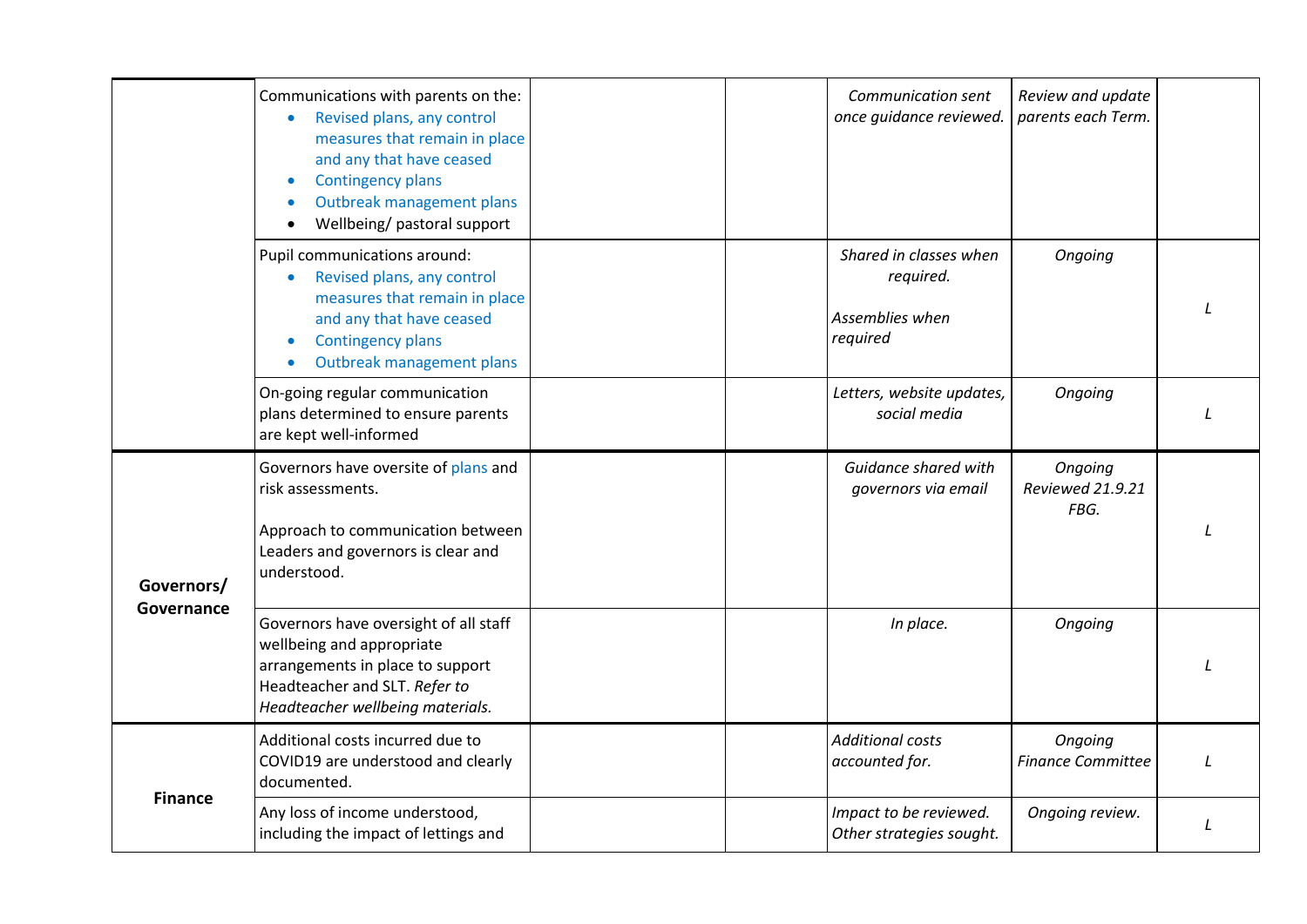|                                              | the financial implications of possibly<br>not restarting.                                                                                                                                                                                                                                        |                                                                                                                                            |                                                                                                          |                 |              |
|----------------------------------------------|--------------------------------------------------------------------------------------------------------------------------------------------------------------------------------------------------------------------------------------------------------------------------------------------------|--------------------------------------------------------------------------------------------------------------------------------------------|----------------------------------------------------------------------------------------------------------|-----------------|--------------|
|                                              | Test kits are securely stored and<br>distributed to staff and students<br>(secondary).                                                                                                                                                                                                           |                                                                                                                                            | In Place                                                                                                 | Reviewed 1.9.21 |              |
| <b>Testing</b>                               | Staff and students (secondary) are<br>aware of how to safely take and<br>process the test.<br>Shared the following:<br>NHS instruction leaflet<br>Training video and online<br>resources on the document<br>sharing platform<br>Contact details if queries<br>Process for reporting<br>incidents |                                                                                                                                            | In place                                                                                                 | Reviewed 1.9.21 |              |
|                                              | Staff and students (secondary) are<br>aware of how to report their test<br>results to school and to NHS Test and<br>Trace.                                                                                                                                                                       |                                                                                                                                            | In place                                                                                                 | Reviewed 1.9.21 |              |
|                                              | Staff and students (secondary) are<br>aware of how to report any incidents<br>both clinical and non clinical.                                                                                                                                                                                    |                                                                                                                                            | In place                                                                                                 | Reviewed 1.9.21 |              |
|                                              | Process in place to monitor and<br>replenish test supplies                                                                                                                                                                                                                                       |                                                                                                                                            | AD reviews and orders.                                                                                   | Reviewed 1.9.21 | L            |
| <b>Outbreak</b><br><b>Management</b><br>Plan | Outbreak management plan<br>developed to cover arrangements<br>should children, pupils, students or<br>staff test positive for COVID19, and<br>how the school shall operate if                                                                                                                   | <b>Outbreak Management</b><br>plan covering re-<br>introduction of some<br>measures including<br>reduced mixing, face<br>coverings, remote | We will revert back to<br>previous measures.<br>Email will communicate<br>plans as and when<br>required. | Reviewed 1.9.21 | $\mathcal M$ |